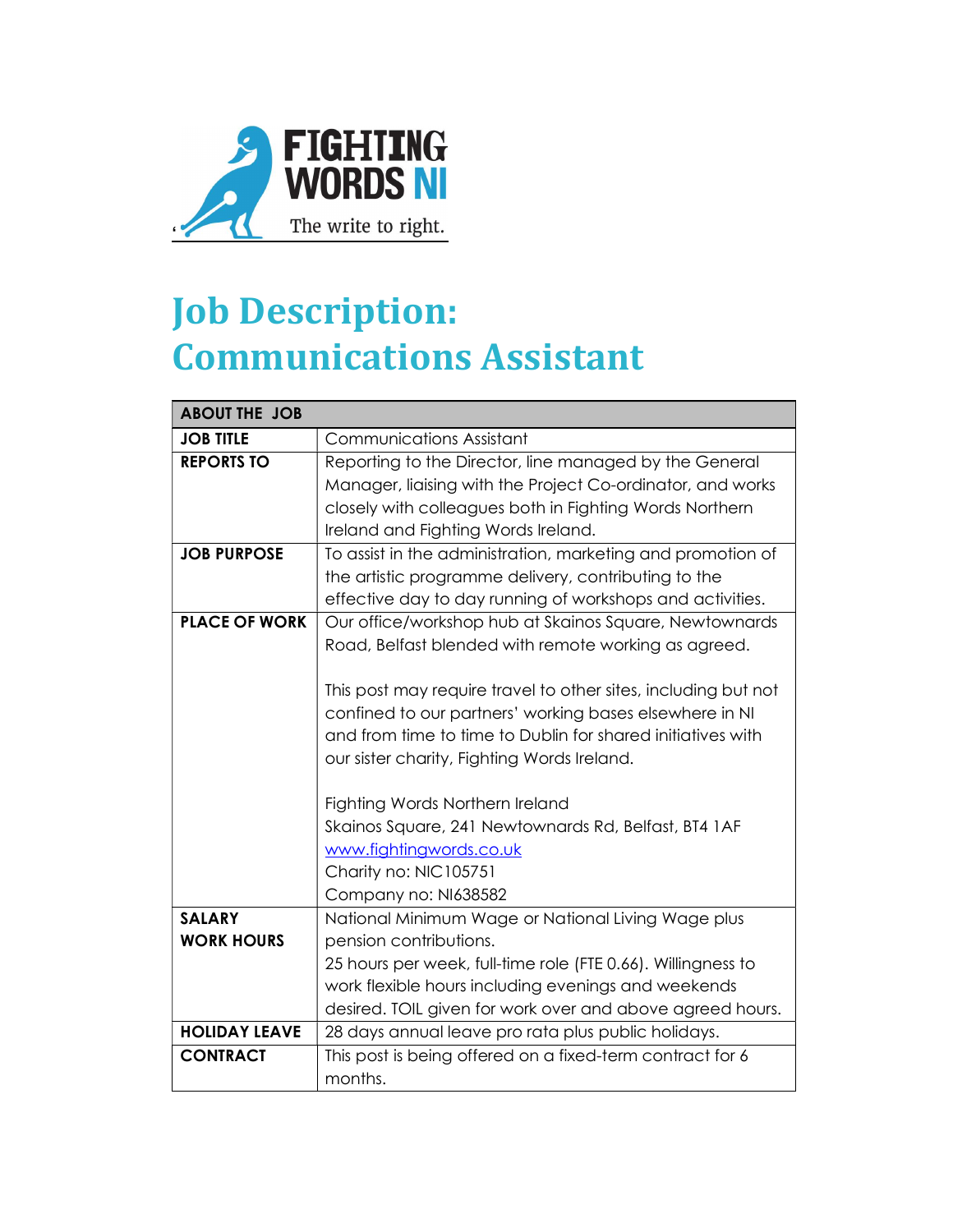Fighting Words Northern Ireland operates a range of policies that respectively promote equality, health and safety and the protection of children and vulnerable adults from harm. All candidates for this post must be committed to upholding these policies and additional checks – including an enhanced Access NI check – will be required for the successful applicant.

The following describes the current main duties and responsibilities of the post. The post holder is expected to work flexibly and carry out any other duties appropriate to the role which may be required from time to time.

Fighting Words Northern Ireland is an equal opportunities employer, and actively seeks to promote equality of opportunity and access to our services. We are committed to promoting equality, diversity and inclusion through our employment policies and practices.

Fighting Words Northern Ireland does not permit unlawful discrimination of any kind against any person on grounds which include but are not restricted to gender, sexual orientation, marital status, religious belief or political opinion, race or disability. Unlawful discrimination is defined as treating a person less favourably than others are, or would be treated in the same or similar circumstances.

#### OVERALL PURPOSE OF THE JOB

#### About the role

The role includes a mix of practical creative education engagement and workshop facilitation with children and young people ages 6-18 years, as well desktop administration and marketing under the guidance of team members.

Duties will include:

- Creating written, visual, video content for social media
- Website content management and digital publishing.
- Maintaining mailing lists, email systems and data management
- Use of digital meeting platforms such as Zoom, etc;
- General administration including email, phone or video call;
- Record-keeping through use of Microsoft Office Word/Excel.

The role will also include liaising with our team of over 300+ volunteers, including volunteer briefing & debriefing, and assisting with training.

It is anticipated that as the person becomes more familiar with the organisation, the role will become more specialised to support appropriate team members in one or more of areas: arts administration, project coordination, grant-writing support.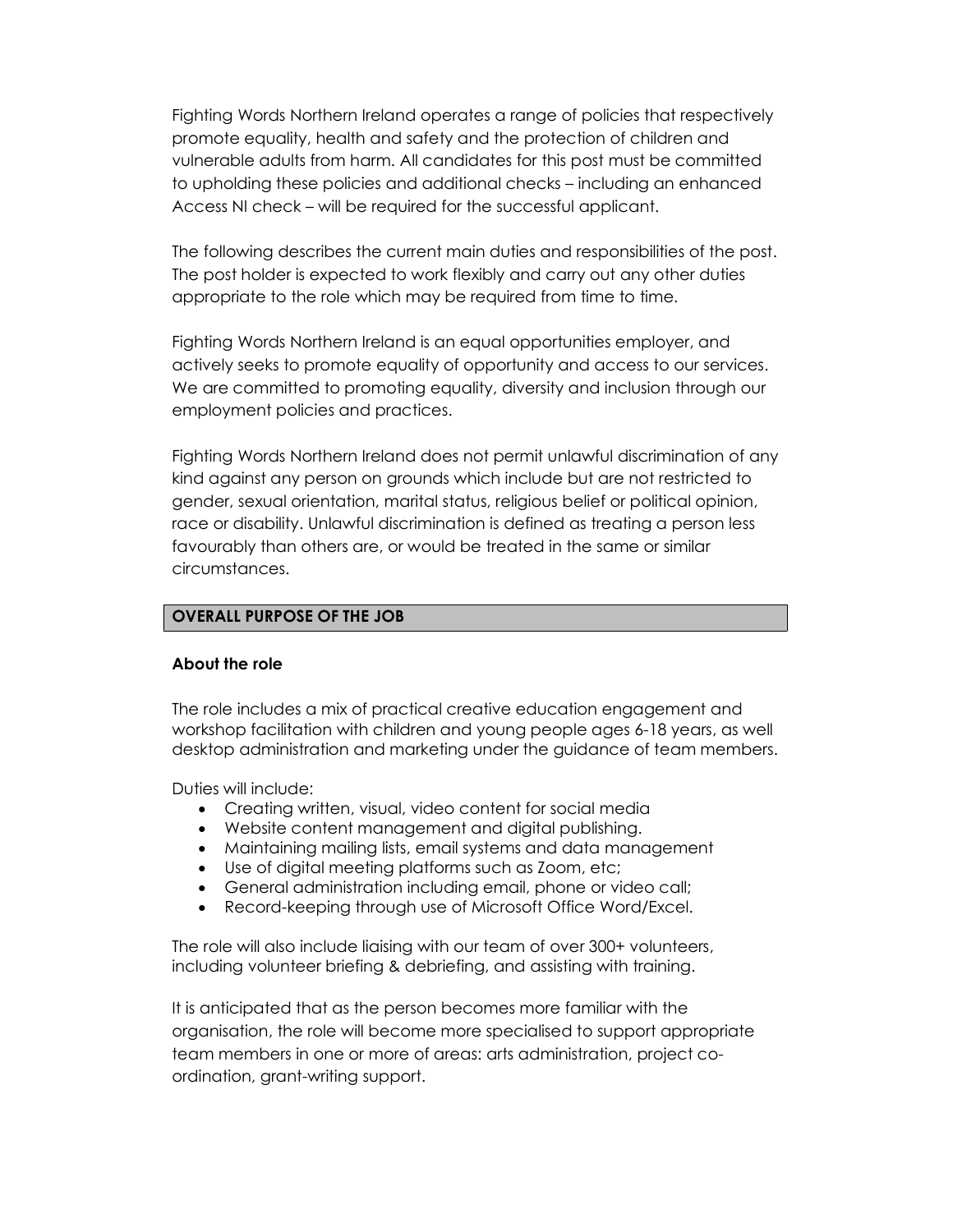Full training will be provided. No experience in creative writing is necessary, although an interest in writing, working with children and young people, education or arts is preferred.

### EXPERIENCE AND SKILLS

### Experience:

A minimum of a year of administrative/office-based experience. The candidate should demonstrate an interest in writing, working with children and young people, education or arts, and have experience of working or volunteering in at least one of the listed areas. The candidate should have an aptitude for or an interest in developing social media skills. Experience of working within education, the arts sector, non-profit or charity sector is desirable but not essential.

## Person specification:

The ideal candidate should have strong interpersonal skills and a professional attitude. You are a self-starter, and have a proven ability to work on your own initiative. You should like to work well as a member of a close-knit team, take direction and answer to a line manager. You should be able to demonstrate the ability to prioritise and manage a number of tasks and a busy workload. You will have highly developed interpersonal and communication skills with the ability to be confident, diplomatic, kind and supportive when dealing with a range of partners or stakeholders. You take pride in your work and strive for excellence. You will be personable, reliable, committed to and excited about the mission and values of Fighting Words Northern Ireland.

### Skills:

Essential skills include strong communication skills, a friendly and warm demeanour, a responsible and conscientious attitude, self-motivation, and able to demonstrate an organised approach to their work. The candidate should desmonstrate:

- Customer service skills including interacting with the public in-person, by phone, and/or online.
- Knowledge of MS Word/Excel.
- Excellent interpersonal and communication skills.
- Ability to work well as part of a team and independently.
- An interest in any of the following: writing, working with children and young people, education, arts, charitable work and/or volunteering.
- Experience in video or other media content in the workplace would be desirable but not essential.